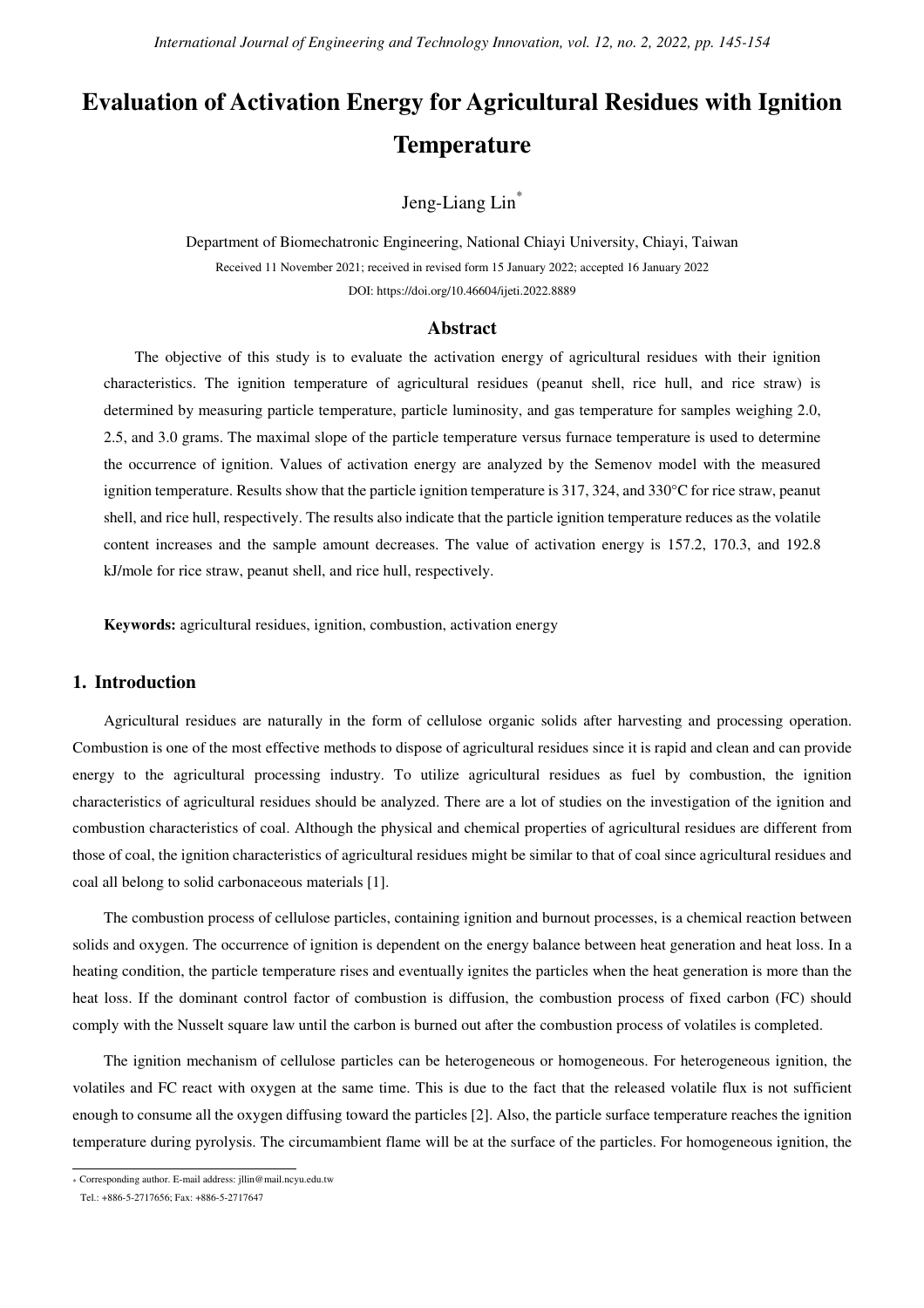released volatiles react with oxygen alone due to the enormous volatile flux forcing oxygen away from the particle surface [3]. Therefore, the flame will be driven away from the particle surface. Besides, an initial flash of light will occur for the homogeneous ignition, and then the glow of the remaining particles will indicate slower heterogeneous combustion. Generally, the surface luminosity rather than the flash of light should be detected when the ignition mechanism is heterogeneous.

The factors influencing the ignition temperature include the balance between heat generation and heat loss as well as the properties of reactants. Fuel particles cannot ignite immediately because of the time required for the following two reasons. The first reason is that the particles placed in a high-temperature environment increase their temperature by convective and radiative heat transfer. The second reason is that the concentration of radicals is sufficient to allow transition from slow oxidation to rapid combustion. The critical condition of ignition occurs when the rates of heat release and heat loss are equal, as well as the derivatives of both these rates with respect to temperature are also equal. The criterion of ignition is illustrated by Line I on Fig. 1. The gas temperature for which the  $Q_1$  line is tangent to  $Q_g$  line is  $T_{gi}$ , i.e., the gas temperature at ignition. The temperature at the point of tangency is the particle ignition temperature  $T_{pi}$ . A small increase in gas temperature from this condition will result in a temperature "jump" of a burning particle shown as line III. Although there are two  $Q_1$  lines on the Q-T coordinate to be crossing and tangent to  $Q<sub>g</sub>$  line, the temperature rise does not always exist for the increase of gas temperature in the range of  $T_g \leq T_{gi}$  as line II since the heat loss is more than the heat generation.



Fig. 1 Variation of heat generation  $(Q_e)$  and heat loss  $(Q_l)$  with temperature [4]

The ignition characteristics of peanut shells were studied and the results showed that the homogeneous ignition could occur when the furnace temperature was set above  $600^{\circ}$ C [5]. However, the minimum ignition temperature could be an important parameter for the production of activated carbon from agricultural residues. Therefore, this study aims to measure the minimum ignition temperature and evaluate the activation energy of agricultural residues (peanut shell, rice hull, and rice straw) after agricultural processing. The obtained ignition characteristics of agricultural residues would be useful in designing a proper processing system along with its operation parameter setting for disposal and recovery.

#### **2. Literature Review**

There was literature regarding biomass ignition and combustion [6-9]. Also, coal particles have been investigated extensively since coal is a widely used fossil fuel. The variation of ignition temperature with particle size, volatile content, ash content, and oxygen concentration has been investigated and interpreted [10-12]. Generally, the ignition temperature was higher for smaller particle size, lower volatile content, and lower oxygen concentration; higher ash content having higher ignition temperature could be resulted from lower combustion heat. Since the ratio of surface area to volume was higher for smaller particles, which resulted in higher heat loss, smaller particles would have higher ignition temperature. The ignition temperature could decrease 5-8°C per 1% of the volatile matter (VM) increment due to the difference in reactivity. The ignition temperature was likely to decrease hyperbolically with an increase of oxygen partial pressure because higher oxygen concentration increased the reaction rate and retarded the VM to escape from the particles, which would result in the ignition temperature asymptotically approaching a final value.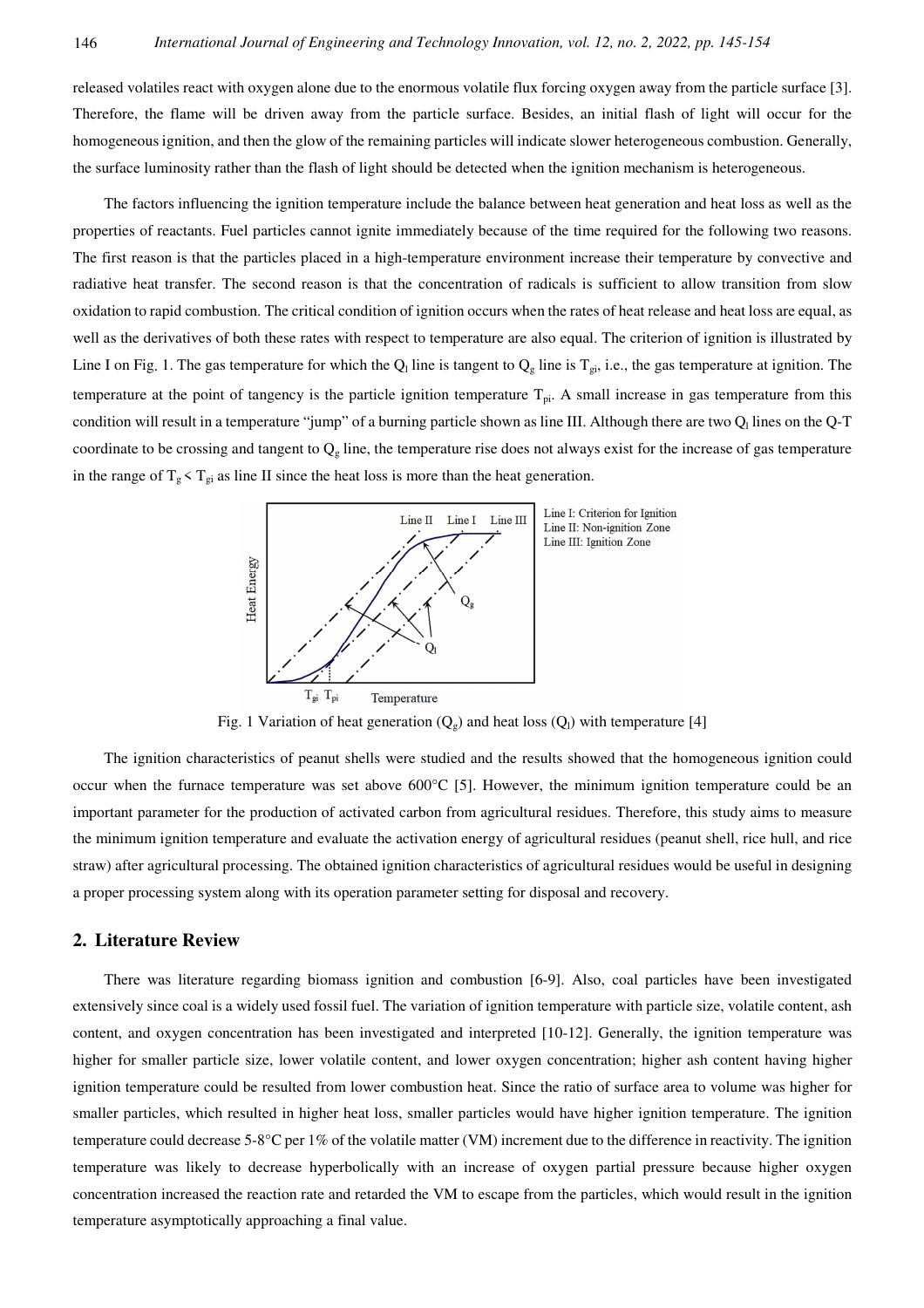Observation of flash occurrence has been used frequently to determine the ignition characteristics of particles in a heated furnace [13-16]. However, gas analysis [17-18] and particle temperature analysis [19-20] could also be used to determine the ignition characteristics. When the ignition temperature was determined by the variation of particle surface temperature during an experiment, the variation of particle temperature could be as follows. For a particle heating in a furnace, the rise of particle temperature would become slower after heating for a while, and its temperature would rise rapidly again if ignition occurs and heat generation transfers back to the particle. Due to this heat transfer phenomenon, there should be an inflection point in the particle heating curve. Hence, the particle temperature on the inflection point could be defined as the ignition temperature, which could be determined by the point where the second derivative of particle temperature with respect to time was zero from the heating curve. However, the inflection point was not used to denote ignition because at the point of inflection the fuel particles would have ignited already [20]. Furthermore, for the particle diameter greater than 6 mm, there was no inflection point in the particle heating curve because the temperature gradient could exist inside the particles [19].

Therefore, the maximal slope of the particle temperature versus furnace temperature was introduced to analyze the ignition temperature for larger particles. The physical interpretation could be as follows. When the particles were put into a hot furnace, the particles were quickly heated, and then the heat was rapidly transferred through the particle surface. Therefore, the temperature gradient should be very large at the particle surface. Since the temperature inside the particles would increase, the temperature gradient would decrease gradually with the increase of heat transfer into the particles. At the moment of ignition occurrence, the particle surface quickly receiving heat would result in the greater temperature gradient at the particle surface and the heat transfer into the particles would increase again. As combustion proceeded and reached steady, the temperature distribution inside the particles was likely to be uniform and the temperature gradient was to be zero.

An ignition index Fz was developed and used as an index to indicate the tendency of particle ignition and combustion, as well as to evaluate the ignition characteristic of coal particles [21].

$$
Fz = (MC + VM)^2 \times FC \times 100\tag{1}
$$

The char particles of higher activity with larger Fz would be easier to ignite. The sum of VM and moisture content (MC) of coal particles based on proximate analysis could indicate the porosity level and/or specific area of the particles after the release of volatiles and moisture inside the particles. The ratio of carbon per unit surface area was higher for higher FC, so the heat generation released from the coal particle surface was higher, which would be advantageous for ignition. Therefore, the particles with higher volatility and FC were prone to ignite. However, the effect of MC + VM on char ignition was much stronger than that of FC. The ignition characteristics of coal were divided into the following five types: "very difficult to burn" for Fz  $\leq$  0.5, "difficult to burn" for 0.5  $\leq$  Fz  $\leq$  1.0, "quasi-difficult to burn" for 1.0  $\leq$  Fz  $\leq$  1.5, "easy to burn" for 1.5  $\leq$  Fz  $\leq$  2.0, and "very easy to burn" for Fz > 2.0.

The auto-ignition tendency of lignite was investigated by measuring the coal and furnace temperature increase rates [22]. The crossing point, where the curve of the coal temperature increase rate crossed that of the furnace temperature increase rate, was used to represent the auto-ignition tendency of one coal relative to another. Researchers found that the auto-ignition tendency decreased as the difference between VM and MC increased.

### **3. Materials and Methods**

Peanut shell, rice straw, and rice hull, which are major agricultural residues in Taiwan, are used as experimental samples in this study. The MC levels of these materials are at the values after staying at room condition for a week. To prevent any pronounced change of MC during the entire experiment period, a batch of captive samples is kept in a sealed container to ensure that the MC of the samples will not vary even in the case of a significant change of ambient environment. Peanut shell and rice hull are in their size as received; however, rice straw is cut into about 3-4 cm long to stay on a mesh plate steadily.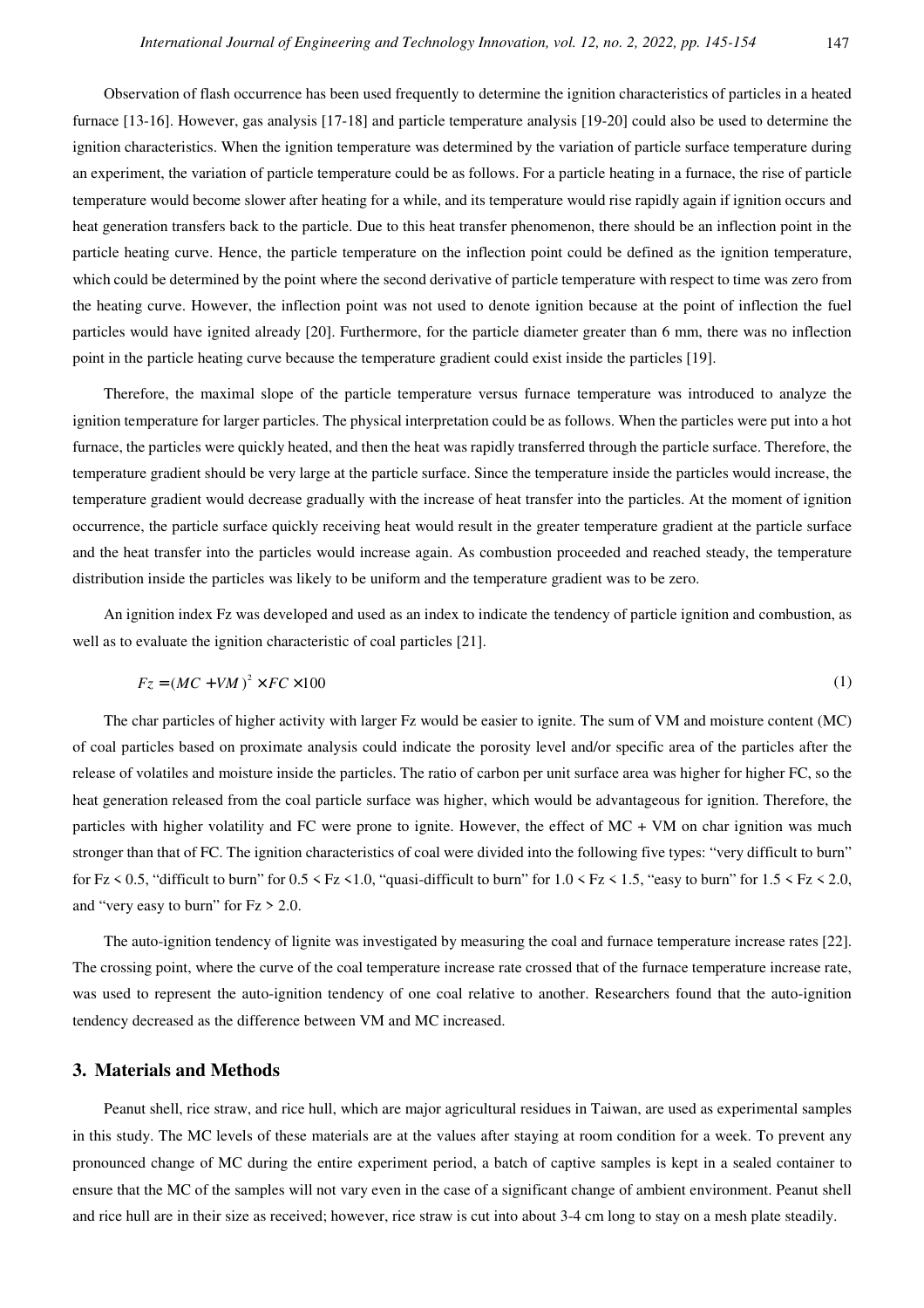Since the ignition characteristics are affected by chemical properties significantly, especially VM, proximate analyses are necessary for this study. A 1-g sample of the agricultural residues is heated at  $100^{\circ}$ C for 1 hr exactly to determine the moisture of the sample. The weight loss of the sample during this period, in percentage, is an indication of the MC of the agricultural residues. Since VM consists of hydrogen-carbon compounds, the heating process can be used to remove VM from the agricultural residues. Thus, a 1-g sample is placed in a covered ceramic crucible and heated to 950°C for about 7 minutes to drive off VM. The loss in weight during the heating period is due to the elimination of moisture and VM. Then, VM can be determined since moisture is calculated from the previous test.

The tests for the percentage of ash in the fuel are carried out by heating the samples of agricultural residues to 720 °C in an uncovered crucible for about 1 hr until the weight of agricultural residues is steady. A constant weight means that there is only ash remaining in the crucible. FC is the value of 100% minus the sum of the percentages of moisture, VM, and ash. However, FC does not represent all the carbon that is in the agricultural residues. Some of the carbon might be in the form of distilled hydrocarbons during the determination of VM. In addition, some of the so-called FC might include hydrogen, nitrogen, oxygen, and sulfur. Proximate analyses are shown in Table 1, which indicate that all the agricultural residues in this study are in the category of "easy to burn" since  $Fz > 2.0$ .

Fig. 2 shows the experimental setup of this study schematically. The data acquisition system consists of a k-type thermocouple for measuring the gas temperature in the furnace, an infrared pyrometer of OPTEX for measuring the particle temperature, and a luminance meter of Minolta for measuring the intensity of the particle surface brightness. The thermocouple and infrared pyrometer are calibrated with ice water of  $0^{\circ}$ C, and the luminance meter is calibrated in a completely dark environment. PCL-818HG interface card of ADVANTECH is used to connect those three instruments and a personal computer, and the output voltages of the three instruments are recorded into the personal computer by Genie.

The experimental procedures to investigate the ignition characteristic are as follows. First, a batch of samples, which can be observed from the viewing window, is placed in the center of a furnace with a mesh plate. Then, the data acquisition system is started to record the temperature of the furnace as well as the temperature and luminosity of the sample particles at an interval of 0.5 sec. A moment later, after the samples and the data acquisition system are ready, the furnace is turned on to heat the sample particles. The heating experiment usually lasts for about 10 minutes, and then the data acquisition system is turned off after the sample particles are burned out. Finally, residual char is taken out from the furnace and the furnace is turned off to cool down to ambient temperature for other experiments.

| Sample       | Dry basis ( $wt\%$ ) |       |      | Wet basis ( $wt\%$ ) |       |       |      |       |  |
|--------------|----------------------|-------|------|----------------------|-------|-------|------|-------|--|
|              | VM                   | FC    | Ash  | МC                   | VM    | FC    | Ash  | Fz.   |  |
| Peanut shell | 79.06                | 19.74 | 1.22 | 14.25                | 67.79 | 16.93 | .05  | 11.39 |  |
| Rice hull    | 77.02                | 16.92 | 6.06 | 13.31                | 66.77 | 14.67 | 5.25 | 9.41  |  |
| Rice straw   | 82.30                | 10.43 | 7.27 | 17.42                | 67.96 | 8.62  | 6.00 | 6.28  |  |

Table 1 Proximate analyses and Fz values of agricultural residue samples



Fig. 2 Experimental setup for the measurement of ignition characteristics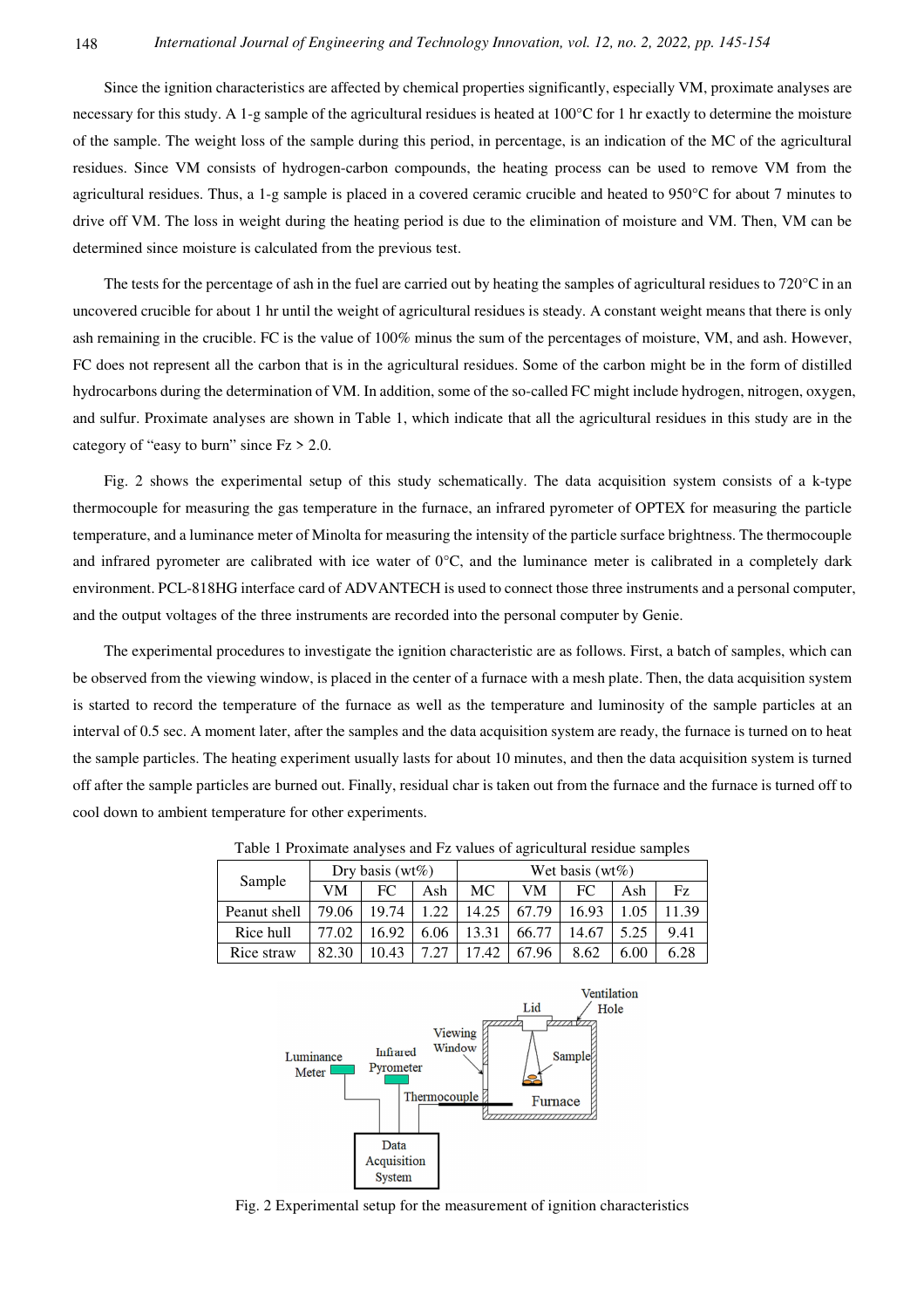The infrared pyrometer is used to measure the particle temperature. Since the emissivity setting value is a major parameter for the reading value of the infrared pyrometer, the emissivity of 0.96 is adopted according to previous studies [4, 23]. Since the minimal measurement area of the infrared pyrometer is φ32 mm, it is inappropriate to perform the ignition experiment for a single particle. Hence, the minimal amount of sample particles in the mesh plate should be more than φ32 mm. Because the size of the mesh plate is φ60 mm to fit the furnace viewing window properly, a batch of agricultural residues particles of 2.0, 2.5, and 3.0 grams are used to study the effect of sample amounts on ignition characteristics.

Because it usually takes several hours to cool down the furnace to ambient temperature after each experimental condition, the experiments of this study are time-consuming work. To account for the natural difference of each sample, each experimental condition is replicated five times. Therefore, a total of 45 experiments are performed to analyze the effects of agricultural residue types and sample amounts on ignition characteristics.

#### **4. Theory of Activation Energy Evaluation**

The agricultural residues inside a high-temperature environment increase their temperature as a result of convective and radiative heat transfer. The rate of heat generation due to chemical oxidation reactions on particle surfaces increases with an increase in temperature. Eventually, the particles can ignite at the ignition temperature,  $T_{pi}$ . The ignition temperature can be determined by Semenov analysis, which requires the heat generation rate and the heat loss rate of the sample particles to be equal and tangent to each other at the ignition point (Fig. 1). The Semenov analysis can give a simple solution for  $T_{pi}$  if the accumulation of heat within the particle is negligible, no swelling or shrinkage of the particle occurs, and no volatiles are released from the particles prior to ignition.

The Semenov ignition condition can be expressed in form of the following equations.

$$
Q_g = Q_l \tag{2}
$$

$$
dQ_g / dT_p = dQ_l / dT_p \tag{3}
$$

where  $Q_g$  is assumed due to the reaction at the surface of a solid particle, and  $Q_l$  is assumed only due to the heat convection and radiation.  $Q<sub>g</sub>$  and  $Q<sub>l</sub>$  can be expressed as follows.

$$
Q_g = k_o p_o^n h_c \exp(-E/RT_p)
$$
\n<sup>(4)</sup>

$$
Q_l = h(T_p - T_g) + \sigma \varepsilon (T_p^4 - T_g^4)
$$
\n<sup>(5)</sup>

Substituting the derivatives of  $Q_g$  and  $Q_l$  with respect to  $T_p$  into Eq. (3), the following equation can be obtained.

$$
\frac{Ek_o p_o^n h_c}{RT_{pi}^2} \exp(-\frac{E}{RT_{pi}}) = h + 4\sigma \varepsilon T_{pi}^3 \tag{6}
$$

For the sample particles in a stagnant condition similar to the experimental condition in this study,  $hd_p / \lambda = 2$ . Hence, as the substitution of heat loss term in the left-hand side of Eq. (6), the activation energy can be determined by the following equation if the particle and furnace temperatures at the ignition point are known.

$$
E = \frac{RT_{pi}^{2}(2\lambda/d_{p} + 4\sigma\epsilon T_{pi}^{3})}{2\lambda(T_{pi} - T_{g})/d_{p} + \sigma\epsilon(T_{pi}^{4} - T_{g}^{4})}
$$
(7)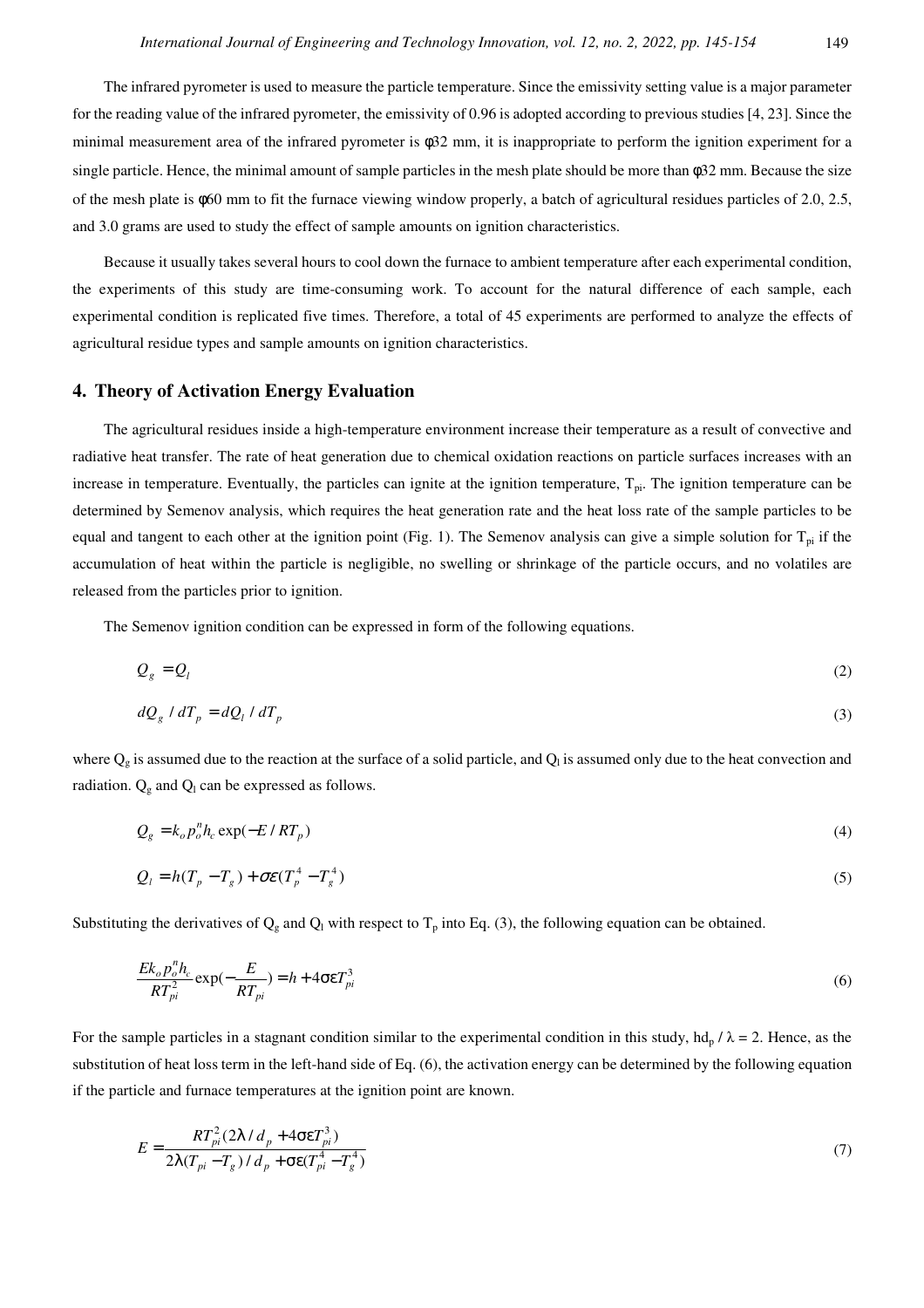### **5. Results and Discussion**

For the samples of 3.0-gram peanut shells, the variations of particle temperature and furnace temperature as well as particle luminosity with time during the heating process are shown in Fig. 3. At the beginning of the experiment, the particle temperature and furnace temperature are identical, which verifies the emissivity setting value as 0.96 for the experimental samples. After the furnace starts to heat, the particle temperature and furnace temperature increase due to the heat transfer from the furnace as expected. However, the increase of particle temperature is not as fast as the increase of furnace temperature during the initial stage of heating. The reason for this phenomenon might be that not all the heat transfer to sample particles is used to increase the particle temperature, rather part of the heat transfer received is used for the endothermic process of moisture evaporation and pyrolysis. The experimental results for other agricultural residues all show the same trend.

After the moisture evaporation is completed and the pyrolysis is carried on to some extent, the particle temperature eventually exceeds the furnace temperature; this result represents that parts of the released volatiles during pyrolysis and/or residual char react with oxygen, and then the reaction heat is transferred back to the sample particles. However, the ignition mechanism is not homogeneous by the experimental procedures used in this study since a flash of light is not observed and the luminosity of particle samples does not increase significantly in all experiments. In addition, by experimental observation, smoke emerges from the moment of the particle temperature being about the same as the furnace temperature. Therefore, massive pyrolysis can be defined at this point quantitatively, which can represent the decomposition tendency of one agricultural residue relative to another, similar to the cross point of the coal and furnace temperature increase rates representing the auto-ignition tendency [22]. From the massive pyrolysis point, the increase of particle temperature is faster since the released volatiles and/or char react with oxygen to generate heat until the reaction heat is equal to the heat loss, which is resulted from the particle temperature being higher than the furnace temperature after the massive pyrolysis point. When char combustion is completed, the increase rate of particle temperature levels off and the particle temperature approaches the furnace temperature again.

The flash of light is not observed, and can be verified by the analysis of the luminosity variation since all luminosity values are in the range of 1-3 cd/m<sup>2</sup>. Although the particle luminosity starts to fluctuate after the massive pyrolysis point, its values are not far away from the initial stage. However, there is a noticeable fact that the sample luminosity decreases slightly before the massive pyrolysis point since the color of the particle surface becomes darker after partial pyrolysis. Therefore, the ignition mechanism of agricultural residues in this study is likely to be heterogeneous because the released volatile flux is not large enough to react with all the oxygen toward the samples at slow heating procedures, even with the oxygen toward the samples containing high volatile content. In the experimental conditions of this study, it is more likely that the char combustion at agricultural residue surface occurs earlier than the ignition of VM. Hence, the experimental conditions in this study are classified as the heterogeneous mechanism [20]. The fluctuation of the luminosity should refer to the glow of the burning sample particles at slow heterogeneous combustion of residual chars. Because there is no obvious change point in the luminosity curve, using the luminosity curve to analyze the ignition temperature is not applicable.



Fig. 3 Variation of particle temperature and furnace temperature as well as particle luminosity with time in a heating furnace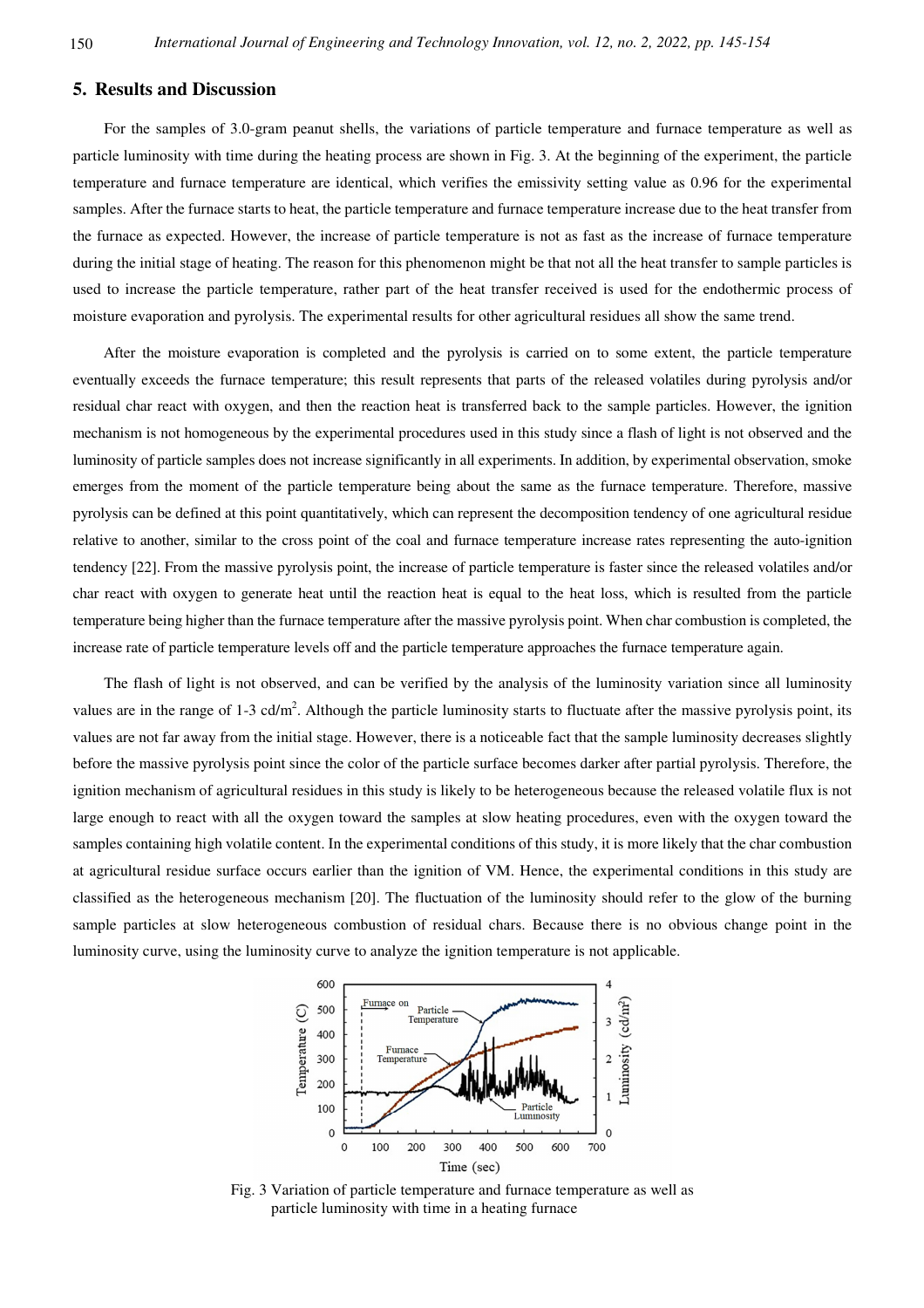It seems that there is an inflection point, which can be defined as the moment of ignition occurrence, appeared in the particle heating curve as shown in Fig. 3. The temperature on the inflection point can be determined by the point where the second derivative of particle temperature with respect to time is zero from the heating curve. However, in practice, the variation rate of particle temperature is fluctuated fiercely because of the short sampling interval and signal noise in the infrared pyrometer. Hence, it is quite difficult to directly obtain the inflection point by data processing of the sample heating curve. However, a smooth curve is obtained by plotting the particle temperature versus furnace temperature.

In Fig. 4, the variation of the slope of particle temperature versus furnace temperature with the furnace temperature is also determined, which can represent the particle temperature change for 1°C increment of the furnace temperature. There is a maximal slope of the particle temperature versus furnace temperature in each experiment, and then the maximal value is adopted to determine the occurrence of ignition. For a sample of 3.0-gram peanut shells, the particle temperature increases about 8°C with 1°C increment of the furnace temperature at ignition occurrence. This criterion is used to determine the heterogeneous ignition characteristics in this study. In physical meaning, the maximal slope of the particle temperature versus furnace temperature indicates that a slight increase of gas temperature in the furnace can result in the sudden rise of particle temperature, which is in agreement with the interpretation in Fig. 1. Thereafter, the particle and furnace temperatures can be determined after the ignition point is obtained.

Table 2 lists the average and standard deviation of particle temperature at the massive pyrolysis point, as well as the particle and furnace temperatures at the moment of ignition occurrence for the same experimental conditions. The experimental results are very consistent with the findings in previous studies: the variation of ignition temperature is in the range of 80-85°C for higher volatile coal,  $30-50$ °C for coal, and  $60-100$ °C for char [15, 24]. Hence, it is quite usual for agricultural residues to show the same extent of deviation since the agricultural residues of this study all belong to high volatile materials. The reason of deviation for measuring the ignition characteristics at the same experimental conditions might be that the surface reactivity and surface/volume ratio should be different naturally for each sample particle. In addition, the definition of massive pyrolysis point is justified since its values are in the range of peak weight loss rate for the burning profile of agricultural residues [25]. From the results of particle temperature at the massive pyrolysis point, the sequential tendency of decomposition from the strongest to the weakest is rice straw, peanut shell, and rice hull.



Fig. 4 Variation of the slope of particle temperature versus furnace temperature with the furnace temperature

|                 |            | л.                                   |                    | ັ       | ັ                             |                                         |                    |  |
|-----------------|------------|--------------------------------------|--------------------|---------|-------------------------------|-----------------------------------------|--------------------|--|
| Sample          | Weight (g) | Particle temperature $({}^{\circ}C)$ |                    |         | Gas temperature $(^{\circ}C)$ | Massive pyrolysis point $({}^{\circ}C)$ |                    |  |
|                 |            | Average                              | Standard deviation | Average | Standard deviation            | Average                                 | Standard deviation |  |
| Peanut<br>shell | 2.0        | 316.7                                | 10.60              | 299.7   | 5.78                          | 279.0                                   | 3.46               |  |
|                 | 2.5        | 321.3                                | 8.2                | 302.6   | 0.6                           | 287.3                                   | 4.6                |  |
|                 | 3.0        | 333.0                                | 12.00              | 308.0   | 1.73                          | 290.7                                   | 8.39               |  |
| Rice<br>hull    | 2.0        | 312.3                                | 2.52               | 302.7   | 2.52                          | 284.3                                   | 8.39               |  |
|                 | 2.5        | 334.3                                | 9.5                | 317.8   | 6.7                           | 295.4                                   | 9.2                |  |
|                 | 3.0        | 345.7                                | 4.04               | 324.0   | 3.61                          | 298.3                                   | 2.89               |  |
| Rice<br>straw   | 2.0        | 304.0                                | 8.89               | 278.7   | 8.08                          | 245.7                                   | 14.36              |  |
|                 | 2.5        | 322.4                                | 31.9               | 297.3   | 21.4                          | 269.6                                   | 6.6                |  |
|                 | 3.0        | 309.0                                | 10.15              | 293.3   | 11.93                         | 279.3                                   | 17.47              |  |

Table 2 Experimental results for the ignition characteristics of agricultural residues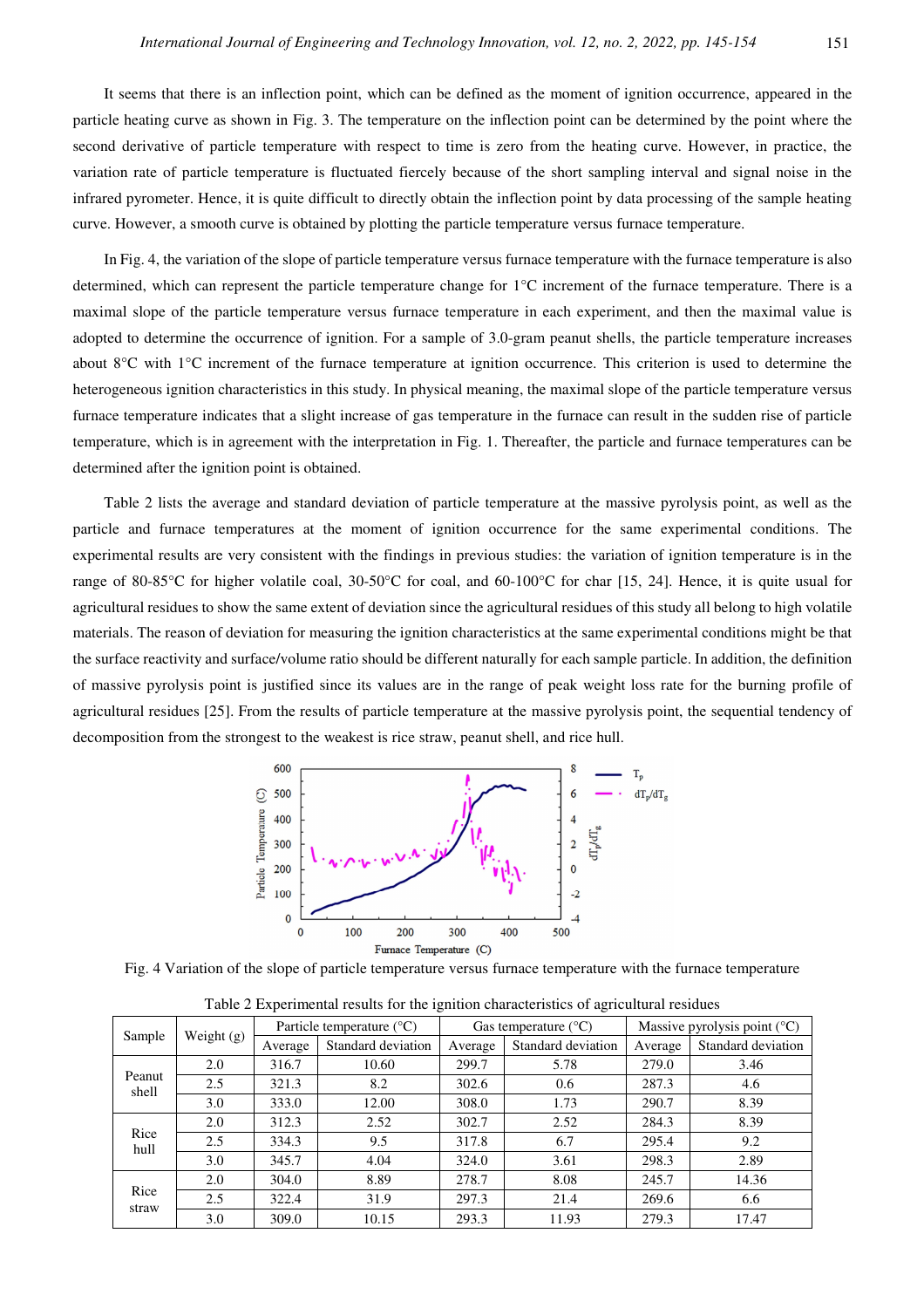Fig. 5 shows the variation of the particle and furnace temperatures at the ignition point, as well as the particle temperature at the massive pyrolysis point with volatile content for the samples weighing 2.0, 2.5, and 3.0 grams. The results show that the particle ignition temperature is 317, 324, and 330°C for rice straw, peanut shell, and rice hull respectively. Also, the results indicate that the particle ignition temperature decreases with an increase of volatile content generally. The results of this study agree with the results in the literature [10, 12, 15]. If a larger amount of samples is considered a larger sample particle, then a batch of particles packing together will act as a larger particle with larger pore size. Based on the assumption above, a larger amount of samples should have lower heat loss since its surface/volume ratio is lower; therefore, the ignition temperature of the larger amount of samples should be lower. However, the experimental results with a larger amount of sample show higher ignition temperature by the comparison in Fig. 5. The result is contrary to lower ignition temperature for larger particles. The reason for this finding might be that the interactive influence between particles for a larger amount of samples can retard the heat transfer to the particles inside [4]. Thus, the time required for volatile release will be longer for the larger amount of samples. Therefore, the particle temperature will be higher as oxygen can diffuse to the particle surface to react with residual char as the volatile release is completed.

In general, a material with a lower ignition temperature is easier to ignite. The results indicate that rice straw should be the easiest material to ignite. However, by comparison of the Fz value among experimental samples, the Fz value of rice straw is the lowest ( $Fz = 6.28$ ), which means that rice straw has the worst ignition characteristics among these three agricultural residues. Therefore, the Fz value might not be suitable to distinguish the ignition characteristics of very high volatile material since the material of  $Fz > 2.0$  is categorized as "very easy to burn" [26].

Eq. (7) is used to evaluate the activation energy of the sample particles by the measurement of the particle and furnace temperatures at ignition occurrence, assuming that the particle diameter is in the range of 10-30 mm. The results (in Table 3) indicate that the effect of particle diameter on the calculated activation energy is not significant. Therefore, the uncertainty of particle diameter should not affect the evaluation of the activation energy. However, the effect of sample amounts on the activation energy is significant; hence, it might not be appropriate to consider a larger amount of samples as a larger particle. The interpretation can be used to justify the results showing that the ignition temperature increases with an increase of sample amounts. Nevertheless, since each agricultural residue should have a certain value of activation energy, three levels of sample amounts should be used together to evaluate the activation energy for different samples.

The results show that the average activation energy for rice straw, peanut shell, and rice hull is 157.2, 170.3, and 192.8 kJ/mole respectively. The calculated activation energy value of the agricultural residues is in the same order as that of the cellulosic material [27-28]. The meaning of lower activation energy indicates that a higher rate of heat generation results in lower ignition temperature. Hence, the evaluation results of activation energy from the Semenov model, which imply the trend of ignition characteristics, are in agreement with the experimental trend.



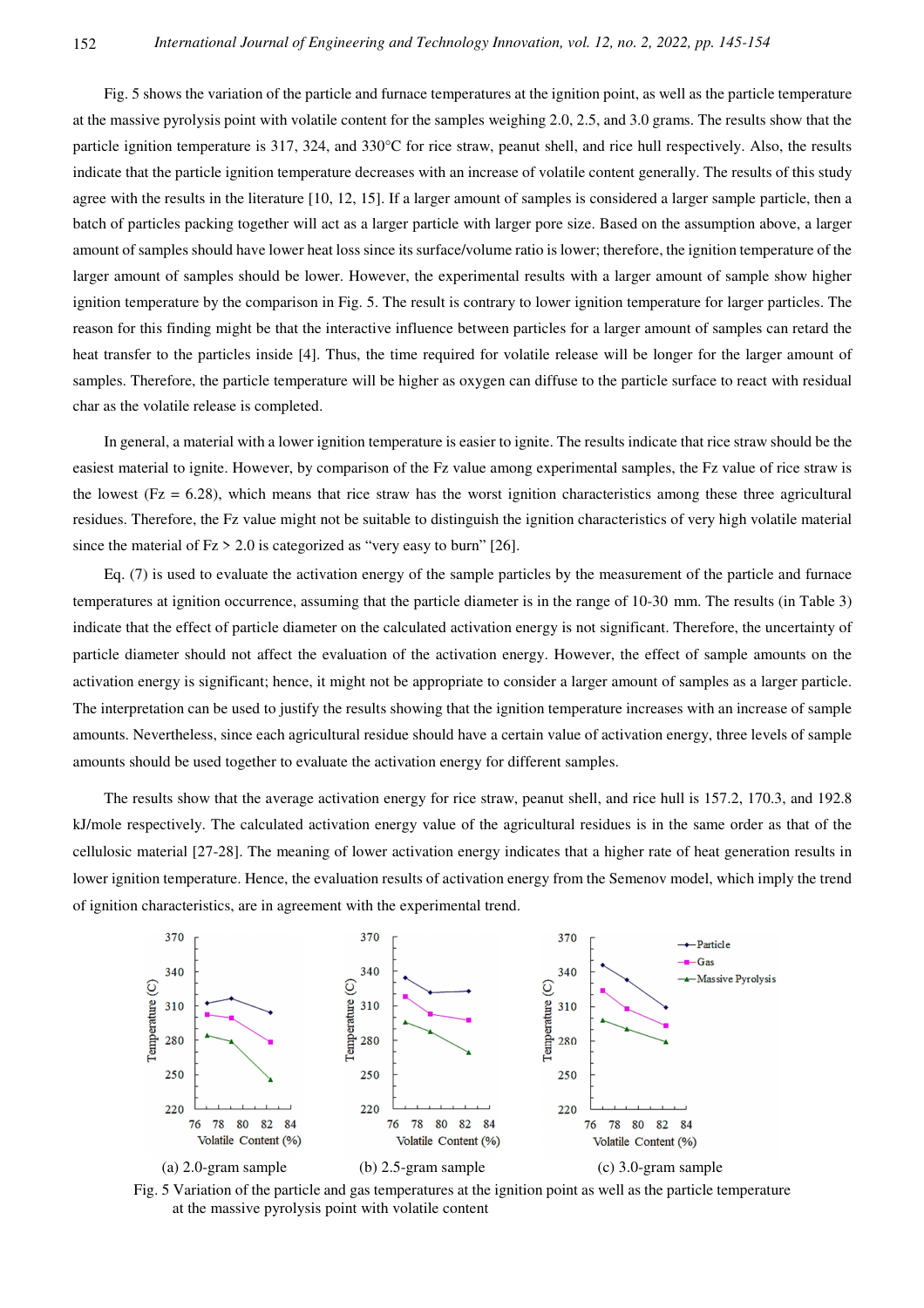| Sample                        | Weight<br>(g) | Activation energy (kJ/mole) |               |               |             |                       |  |  |
|-------------------------------|---------------|-----------------------------|---------------|---------------|-------------|-----------------------|--|--|
|                               |               | $d_p = 10$ mm               | $d_p = 20$ mm | $d_p = 30$ mm | Average     | Standard<br>deviation |  |  |
| Peanut<br>shell               | 2.0           | 192.6                       | 193.3         | 193.5         |             | 19.18                 |  |  |
|                               | 2.5           | 168.5                       | 169.1         | 169.4         | 170.3       |                       |  |  |
|                               | 3.0           | 148.4                       | 149.0         | 149.3         |             |                       |  |  |
| Rice<br>hull                  | 2.0           | 214.5                       | 215.1         | 215.3         |             | 20.86                 |  |  |
|                               | 2.5           | 195.8                       | 196.4         | 196.6         | 192.8       |                       |  |  |
|                               | 3.0           | 166.7                       | 167.3         | 167.5         |             |                       |  |  |
| Rice<br>straw                 | 2.0           | 125.1                       | 125.7         | 125.9         |             | 34.88                 |  |  |
|                               | 2.5           | 143.1                       | 143.7         | 144.0         | 157.2       |                       |  |  |
|                               | 3.0           | 202.1                       | 202.7         | 202.9         |             |                       |  |  |
| Agricultural<br>residues [27] |               |                             |               |               | 170-185     |                       |  |  |
| Douglas fir<br>bark [28]      |               |                             |               |               | 162.8-201.8 |                       |  |  |

Table 3 Evaluation of activation energy of agricultural residues by using Eq. (7) and values in literature

## **6. Conclusions**

The ignition characteristics of three agricultural residues (peanut shell, rice hull, and rice straw) during the heating process were analyzed by measuring the particle temperature and particle luminosity as well as the gas temperature inside a furnace. No initial flash of light was observed, and the variation rate of particle temperature was fluctuated fiercely by the second derivative of particle temperature with respect to time from the heating curve. Hence, the ignition occurrence was determined by the maximal slope of the particle temperature versus furnace temperature.

The results showed that the particle ignition temperature was 317, 324, and 330°C for rice straw, peanut shell, and rice hull, respectively. Also, the results indicated that the particle ignition temperature reduced as the volatile content increased and the sample amount decreased. The value of activation energy, which were analyzed by the Semenov model with the measured ignition temperature, was 152.7, 170.3, and 192.8 kJ/mole for rice straw, peanut shell, and rice hull, respectively. The order of decomposition tendency during combustion from the strongest to the weakest was rice straw, peanut shell, and rice hull by the results of ignition characteristics, which was in agreement with the experimental trend.

## **Nomenclature**

| $d_{p}$      | Particle diameter (m)                              |           | Heat loss flux $(W/m^2)$                |  |  |
|--------------|----------------------------------------------------|-----------|-----------------------------------------|--|--|
| E            | Activation energy (kJ/mole)                        |           | Universal gas constant (kJ/mole.K)      |  |  |
| FC           | Fixed carbon                                       |           | Particle temperature (K)                |  |  |
| $\mathbf{h}$ | Convective heat transfer coefficient $(W/m2)$ . K) |           | Particle temperature at ignition $(K)$  |  |  |
| $h_c$        | Heat of combustion (kJ/kg)                         |           | Furnace temperature $(K)$               |  |  |
| $k_{o}$      | Preexponential factor                              |           | Furnace temperature at ignition (K)     |  |  |
| <b>MC</b>    | Moisture content                                   | <b>VM</b> | Volatile matter                         |  |  |
| $\mathbf n$  | Reaction order with respect to oxygen              |           | Thermal conductivity of air (W/m.K)     |  |  |
| $p_{o}$      | Oxygen concentration                               |           | Stefan-Boltzmann constant $(W/m^2.K^4)$ |  |  |
| $\rm Q_g$    | Heat generation flux $(W/m^2)$                     |           | Emissivity of particle                  |  |  |

# **Conflicts of Interest**

The author declares no conflict of interest.